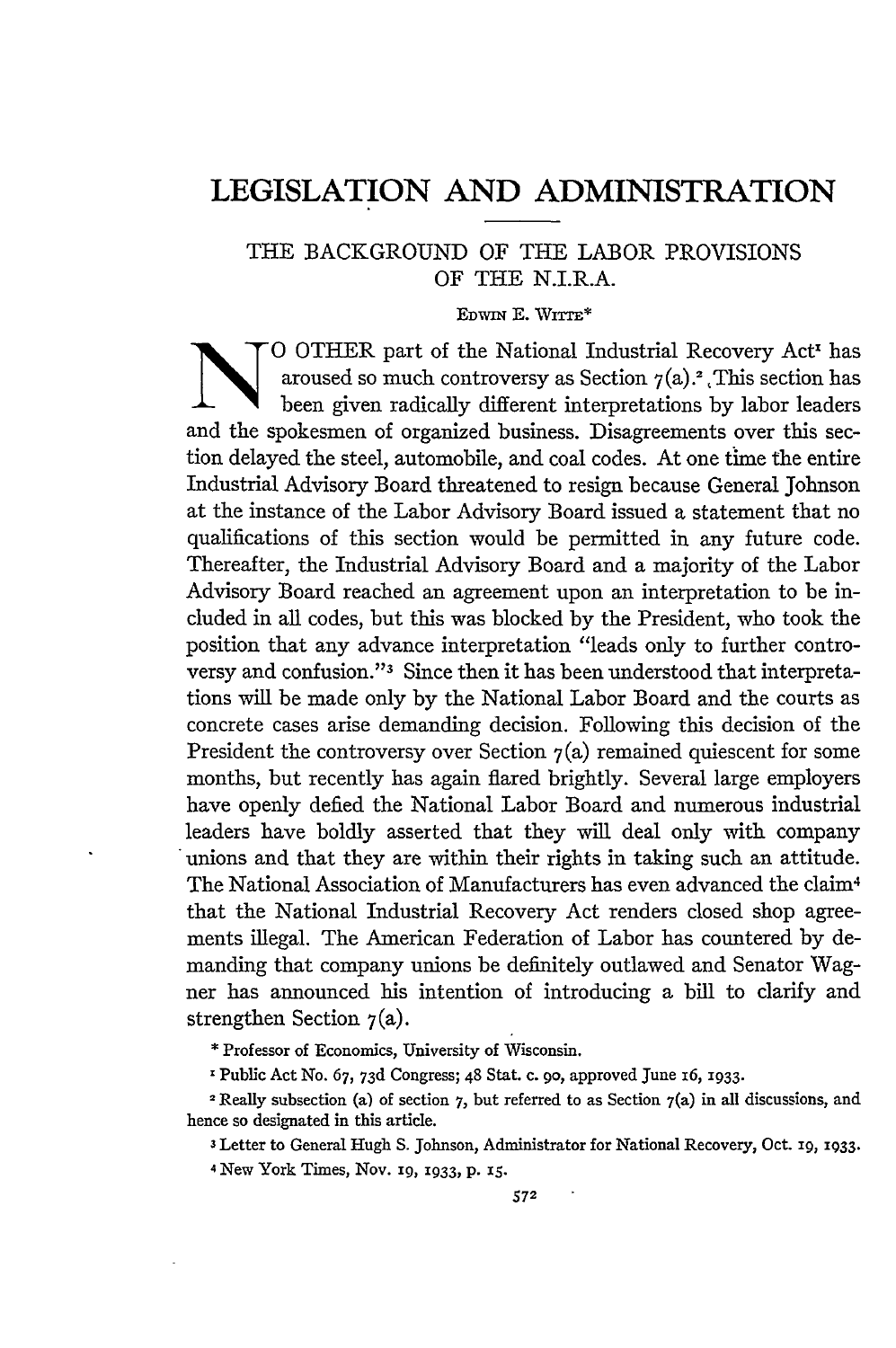Throughout this controversy, Section  $7(a)$  has been treated as though it represented a new and radical departure, entirely without precedent. In fact, however, both of the essential provisions of this section-the affirmative recognition of the right of workingmen to bargain collectively through representatives of their own choice and the prohibition of interference by employers with the exercise of this right-are but restatements of principles previously recognized in several acts of Congress and, earliest of all, by the National War Labor Board during the World War, when that board was the supreme authority upon industrial relations in a large part of American industry.

The board, of which ex-President William Howard Taft and Frank P. Walsh were the joint chairmen, included the following among the Principles and Policies to Govern Relations between Workers and Employers in War Industries for the Duration of the War which it promulgated on March 29, 1918, to govern "its mediating and conciliatory action and the umpire in his consideration of a controversy":

r. The right of workers to organize in trade unions and to bargain collectively through chosen representatives is recognized and affirmed. This right shall not be denied, abridged, or interfered with by the employers in any manner whatsoever.

**3.** Employers shall not discharge workers for membership in trade unions, nor for legitimate trade union activities.

Next, these principles were expressed in the Railway Labor Act of **1926 :5**

Representatives, for the purposes of this chapter, shall be designated by the respective parties in such manner as may be provided in their corporate organization or unincorporated association, or by other means of collective action, without interference, influence, or coercion exercised by either party over the self-organization or designation of representatives by the other.

This provision of the Railway Labor Act was sustained and construed by the United States Supreme Court in the *Railway Clerks'* case,<sup>6</sup> decided in **1930.** In this case the evidence conclusively established that the railroad company involved organized and all but operated the company union and in every manner sought to make its employees members of this union in preference to the railway clerks' union. Upon this evidence and on the basis of the section of the Railway Labor Act quoted, the court affirmed the order issued by the district court prohibiting the company from interfering with the right of employees to join the railway clerks' union and directing it to dissolve the company union. In its decision the

44 Stat. **577** (1926); *45* **U. S. C.** Supp. § **152,** "Third" (1933).

6Texas and New Orleans Railroad Co. v. Brotherhood of Railway **&** Steamship Clerks, 28I **US.** 548, *5c* Sup. Ct. 427, 74 **L.Ed. 1034 (1930).**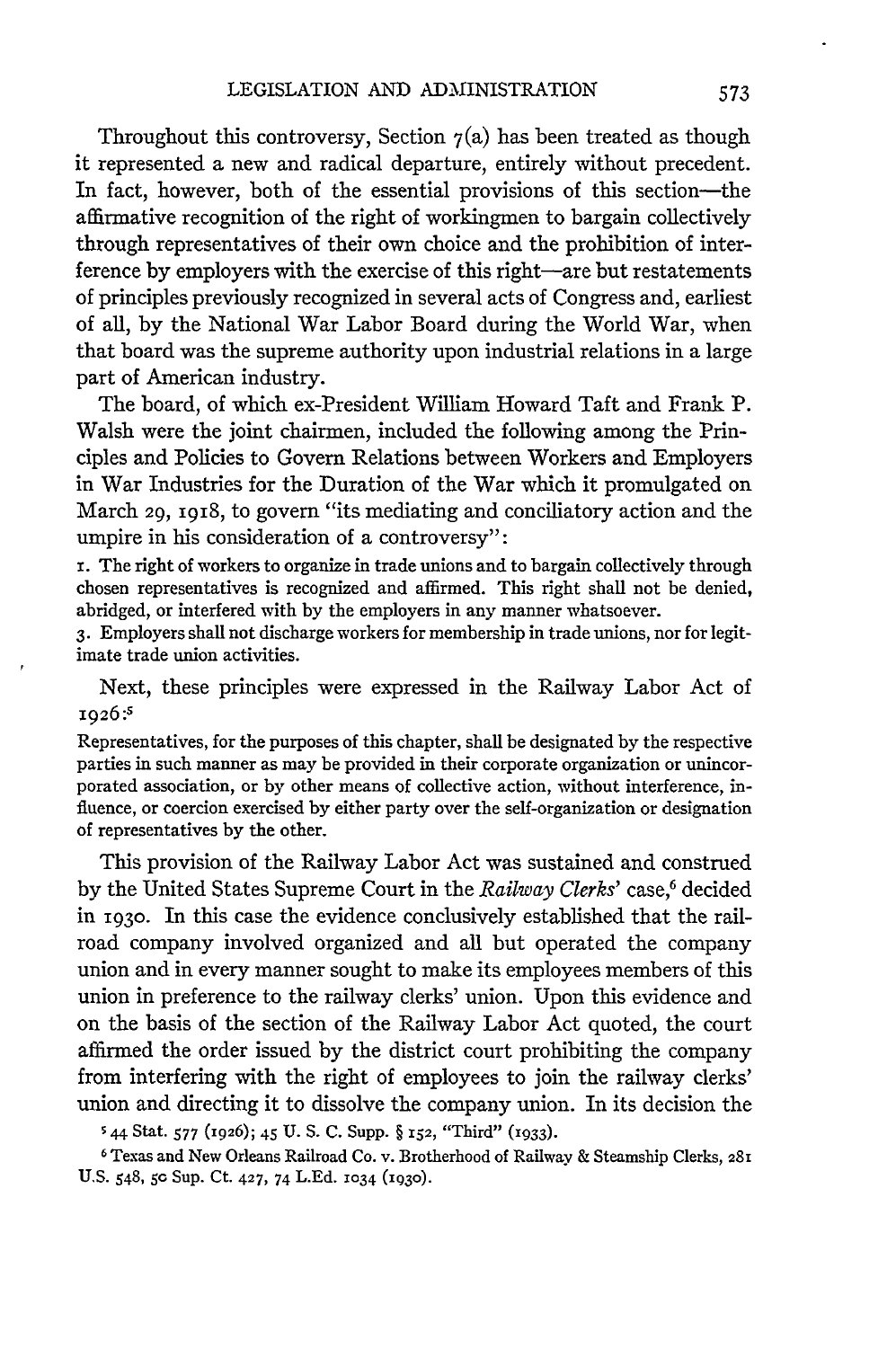court not only upheld the statute but expressed approval of its evident purpose, saying that "collective action would be a mockery if representation were made futile by interference with the freedom of choice." It construed the provision quoted as involving no interference with "the normal exercise of the right of the carrier to select its employees or to discharge them," and as being directed only against "interference with the right of employees to have representatives of their own choosing."

Enacted after this decision but drafted before it was handed down, the Norris-La Guardia (anti-injunction) Act,7 in its "declaration of policy" declared that

**....** it is necessary that he [the worker] have full freedom of association, self-organization, and designation of representatives of his own choosing, to negotiate the terms and conditions of his employment, and that he shall be free from the interference, restraint, or coercion of employers of labor, or their agents, in the designation of such representatives or in self-organization or in other concerted activities for purpose of collective bargaining or other mutual aid or protection **..... 8**

This act further provided that contracts in which workingmen obligate themselves not to join a labor union violate this policy and shall not be enforced in any court of the United States.

In the following session of the same Congress a similar provision was inserted in the Bankruptcy Act,9 which, like the Norris-La Guardia Act, was approved by President Hoover:

(p) No judge or trustee acting under this title shall deny or in any way question the right of employees on the property under his jurisdiction to join the labor organization of their choice, and it shall be unlawful for any judge, trustee, or receiver to interfere in any way with the organization of employees, or to use the funds of the railroad under his jurisdiction, in maintaining so-called company unions, or to influence or coerce employees in an effort to induce them to join or remain members of such company union. (q) No judge, trustee, or receiver acting under this title shall require any person seeking employment on the property under his jurisdiction to sign any contract or agreement promising to join or to refuse to join a labor organization; and **if** such contract has been enforced on the property prior to the property coming under the jurisdiction of said judge, trustee, or receiver, then the said judge, trustee, or receiver, as soon as the matter is called to his attention, shall notify the employees by an appropriate order that said contract has been discarded and is no longer binding on them in any way.

Coming now (chronologically) to the special session of the present Congress, these principles were again affirmed in the Emergency Railroad Transportation Act of **1933,"0** which was approved on the same day as the

574

**<sup>7</sup>** 47 Stat. **7- (1932),** 29 U. S. C. Supp. §§ **101-i 5 (1933).**

**<sup>8</sup>** 47 Stat. **70 (1932),** 29 U. S. **C. Supp.** § **X02** (1933).

**<sup>947</sup>** Stat. 1474 (1933), **ii U. S. C.** Supp. § **205** (i933).

**<sup>1</sup>o** Public Act No. **68, 73d** Congress; 48 Stat. **c.** or, approved June 16, 1933.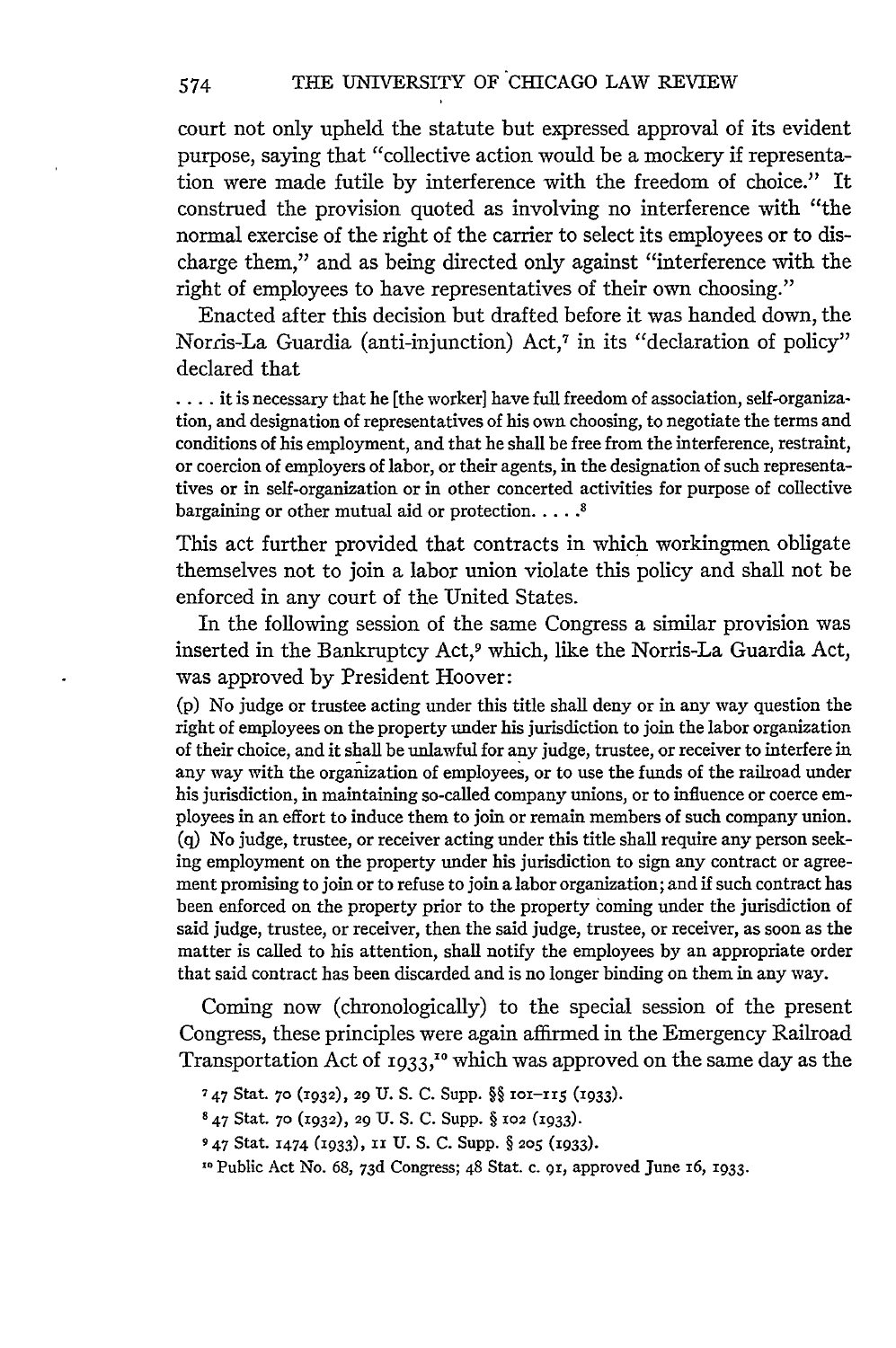National Industrial Recovery Act. This act included a clause to the effect that all "carriers, whether under the control of a judge, trustee, receiver, or private management, shall be required to comply with the provisions of Chapter 8 of Title 45 [the above quoted provision of the Bankruptcy Act] and with the provisions of paragraphs (o), (p) and (q) of Section **205** of Title II [the sections of the Railway Labor Act of 1926 involved in the *Railway Clerks'* case]." To carry out this requirement, Coordinator of Transportation Joseph B. Eastman early in September notified all of the railroad companies that they must divest themselves of all connection with company unions.

This brings us to the National Industrial Recovery Act, Section  $7(a)$ of which is the provision whose background we have traced. Very significantly, this act is reported to have been drafted by Donald R. Richberg, now Chief Counsel of the N.R.A. Earlier Mr. Richberg was the draftsman of the Railway Labor Act, attorney for the labor unions in the *Railway Clerks'* case, and one of the draftsmen of the Norris-La Guardia Act. Thoroughly familiar with all the earlier enactments cited, Mr. Richberg incorporated the same principles in the original draft of the National Industrial Recovery Act." In the original form the much debated Section  $7(a)$  read:

Every code of fair competition, agreement, and license approved, prescribed, or issued under this title shall contain the following conditions:  $(t)$  that employees shall have the right to organize and bargain collectively through representatives of their own choosing; (2) that no employee and no one seeking employment shall be required as a condition of employment to join any organization or to refrain from joining a labor organization of his own choosing; and **(3)** that employers shall comply with the maximum hours of labor, minimum rates of pay, and other working conditions, approved or prescribed by the President.

When this bill came on for a hearing before the Ways and Means Committee of the House of Representatives it was indorsed both by H. I. Harriman, President of the United States Chamber of Commerce, and William Green, President of the American Federation of Labor. Mr. Green, however, suggested amendments to Section  $7(a)^{12}$  to make the first two subdivisions read:

(i) That employees shall have the right to organize and bargain collectively through representatives of their own choosing, and shall be free from the interference, restraint, or coercion of employers of labor, or their agents, in the designation of such representa-

*"H.* R. **5755** and **S. 1712, 73d** Congress, 1st Sess. (933).

<sup>12</sup> Hearings before the Ways and Means Committee of the House of Representatives on National Industrial Recovery, May 1933, 117-132.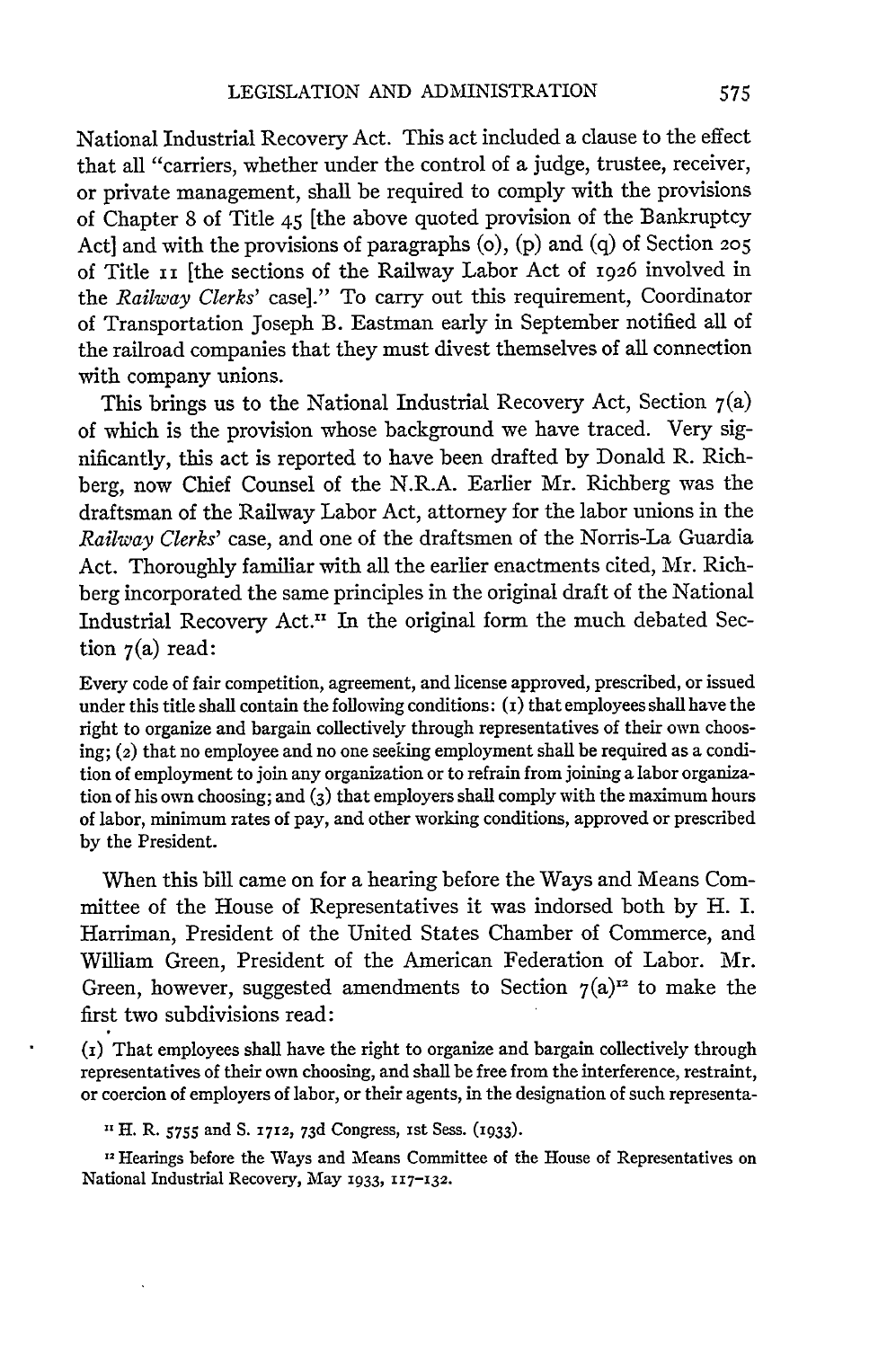tives or in self-organization or in other concerted activities for the purpose of collective bargaining or other mutual aid or protection;

(2) That no employee and no one seeking employment shall be required as a condition of employment to join any company union or to refrain from joining, organizing, or assisting a labor organization of his own choosing.

These suggestions were accepted by the committee and incorporated in the bill which it reported to the House. This bill then passed without change and without any discussion of Section  $7(a)$ .

When the bill as amended came on for a hearing before 'the Senate Finance Committee, it was subjected to a concerted attack by spokesmen for business interests.<sup>13</sup> Mr. Harriman now advised the committee: "In my judgment, changes should be made in Sections 6 and 7 to make it perfectly clear that the principles of true open-shop operation are not contravened." This was also the sum and substance of the plea of R. P. Lamont, representing the American Iron and Steel Institute. E. L. Michael of the Virginia Manufacturers' Association and Charles R. Hook of the American Rolling Mill Company protested the clause relating to the company union, urging that it would be construed as making the company union illegal.<sup>14</sup> James A. Emery, representing the National Association of Manufacturers, suggested an amendment to the effect that Section 7 be eliminated and that instead there be added to Section 3(a) the following clauses, as conditions to be incorporated in all industrial codes: (i) That employers and employees shall have the right to organize and bargain collectively in any form mutually satisfactory to them through representatives of their own

(2) That no employee and no one seeking employment shall be required as a condition of employment to join or refrain from joining any legitimate organization, nor shall any persons be precluded from bargaining individually for employment.

The Senate Finance Committee did not accept the Emery amendment, but it recommended an amendment in the form of a proviso to be added to Section  $7(a)$ , which read:

Provided that nothing in this title shall be construed to compel a change in existing satisfactory relations between the employers and the employees in any particular plant, firm, or corporation, except that the employees of any particular plant, firm, or corporation shall have the right to organize for the purpose of collective bargaining with their employees as to wages, hours of labor, or other conditions of employment.

**,3** Hearings before the Senate Finance Committee on Sen. Rep. *1712* and H. R. Rep. **<sup>5755</sup>** (National Industrial Recovery), May-June 1933, 407-408 (Harriman), 394-395 (Lamont); **377-382** (Michael), 388-39 c (Hook), 288-291 (Emery).

14 John L. Lewis, President of the United Mine Workers of America, answered this argument **by** saying that the act did not prohibit company unions but only coercion of employees to belong to a company union. Hearings before the Senate Finance Committee on Sen. Rep. **1712** and H. R. Rep. 5755 (National Industrial Recovery), 404-405.

choosing.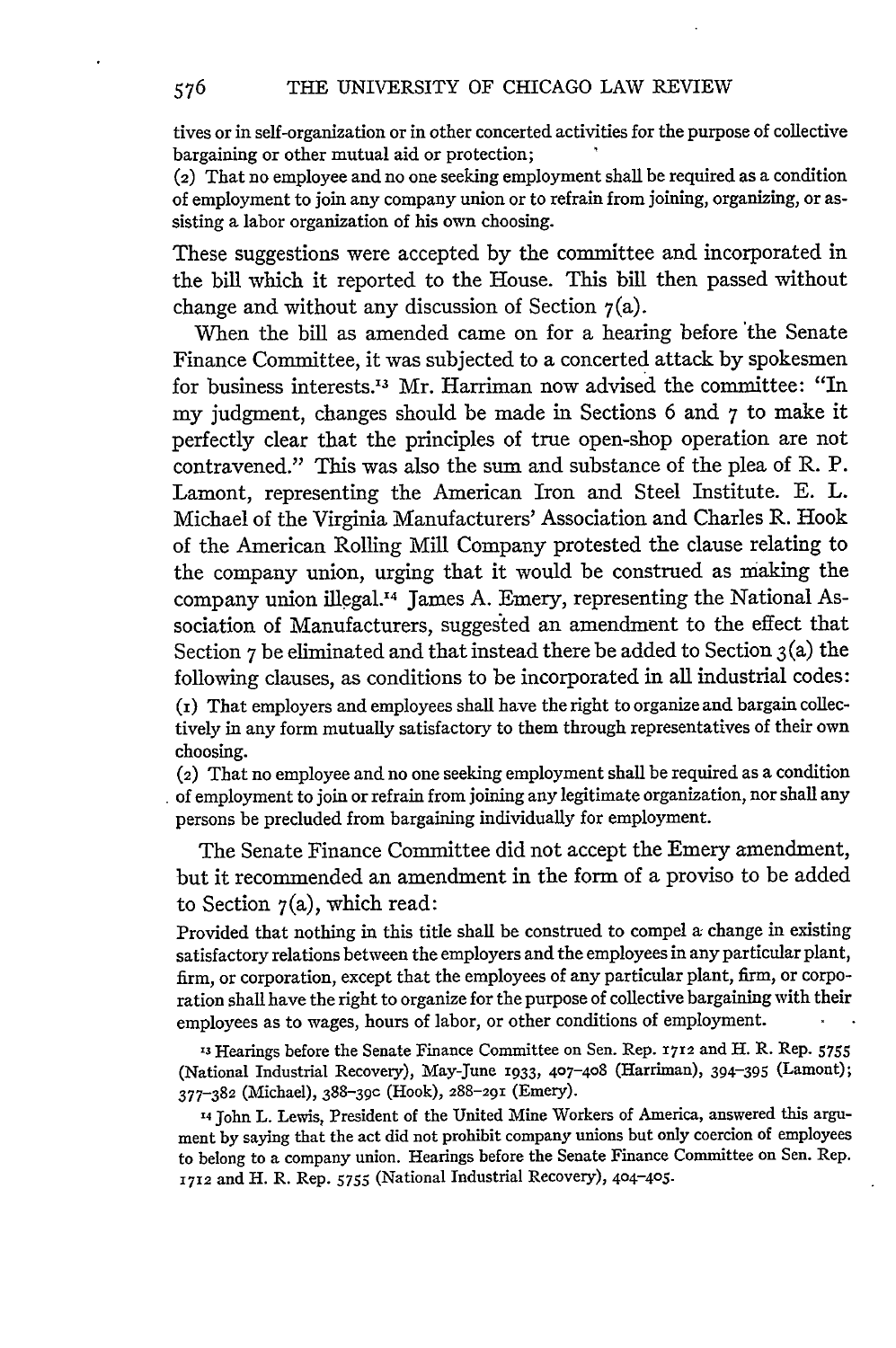When the bill reached the Senate floor on June 8, the amendment of the Finance Committee was adopted without explanation or roll call. Later in the same day, Senator Norris, who had been absent when this amendment was adopted, asked for and secured a reconsideration. A prolonged debate followed,<sup>15</sup> which throws much light upon the intent of Congress in enacting Section  $7(a)$ . Senators Norris, Wheeler, Costigan, Bone, Robinson (Ind.), and Wagner all attacked the amendment, while Senators Reed, Hastings, and Clark defended the committee. The critics centered their attack upon the fact that the proviso qualified the right of collective bargaining and gave the appearance of governmental sanction of the company union, which Senator Norris described as "one of the great evils that labor has had to fight against." None of the senators speaking for the amendment said one word in favor of the company union but based their case upon the fact that General Johnson and Mr. Richberg had been present when the committee agreed upon this amendment and offered no objections. At the conclusion of the debate, the Senate, by a roll call vote of thirty-one to forty-six, refused to readopt the Finance Committee amendment. No further attempt to amend Section  $7(a)$  was made at any stage, so that this section reads in the final act precisely as it passed the House of Representatives.

Note must here be taken of a statement issued by the National Association of Manufacturers in November, 1933, to the effect that closed shop contracts were rendered illegal by two Senate amendments to the National Industrial Recovery Act.<sup>16</sup> One of these was the Borah amendment to Section  $3(a)$ , which added the proviso: "That such code or codes shall not permit combinations in restraint of trade, price fixing or other monopolistic purposes" (changed by the conference committee before final passage to read: "That such code or codes shall not permit mo-

**15 77** Congressional Record 5412-5417 (June 8, 1933). The roll call vote on the Finance Committee amendment is given on 5417.

**<sup>16</sup>**This statement was published in the New York Times, Nov. i9, **933,** P. 15. For the Borah amendment and the debate thereon, see **77** Congressional Record 5381-5382 (June 8, 1933); on the Long amendment, *ibid.,* 5424.

Another contention in support of the view that closed shop agreements have been rendered illegal by the National Industrial Recovery Act is based upon clause (2) in Section 7(a), which provides that no employee or applicant for employment shall be required "to refrain from joining, organizing, or assisting a labor organization of his own choice." Assuming that a company union is a "labor organization," it is argued that employers are forbidden to enter into closed shop agreements if any employee prefers membership in a company union. Upon this contention nothing more needs to be said than that the term "labor organization" was understood at all stages of the National Industrial Recovery Act to refer to independent labor unions and that no member of Congress even suggested that this act might make closed shop agreements unlawful.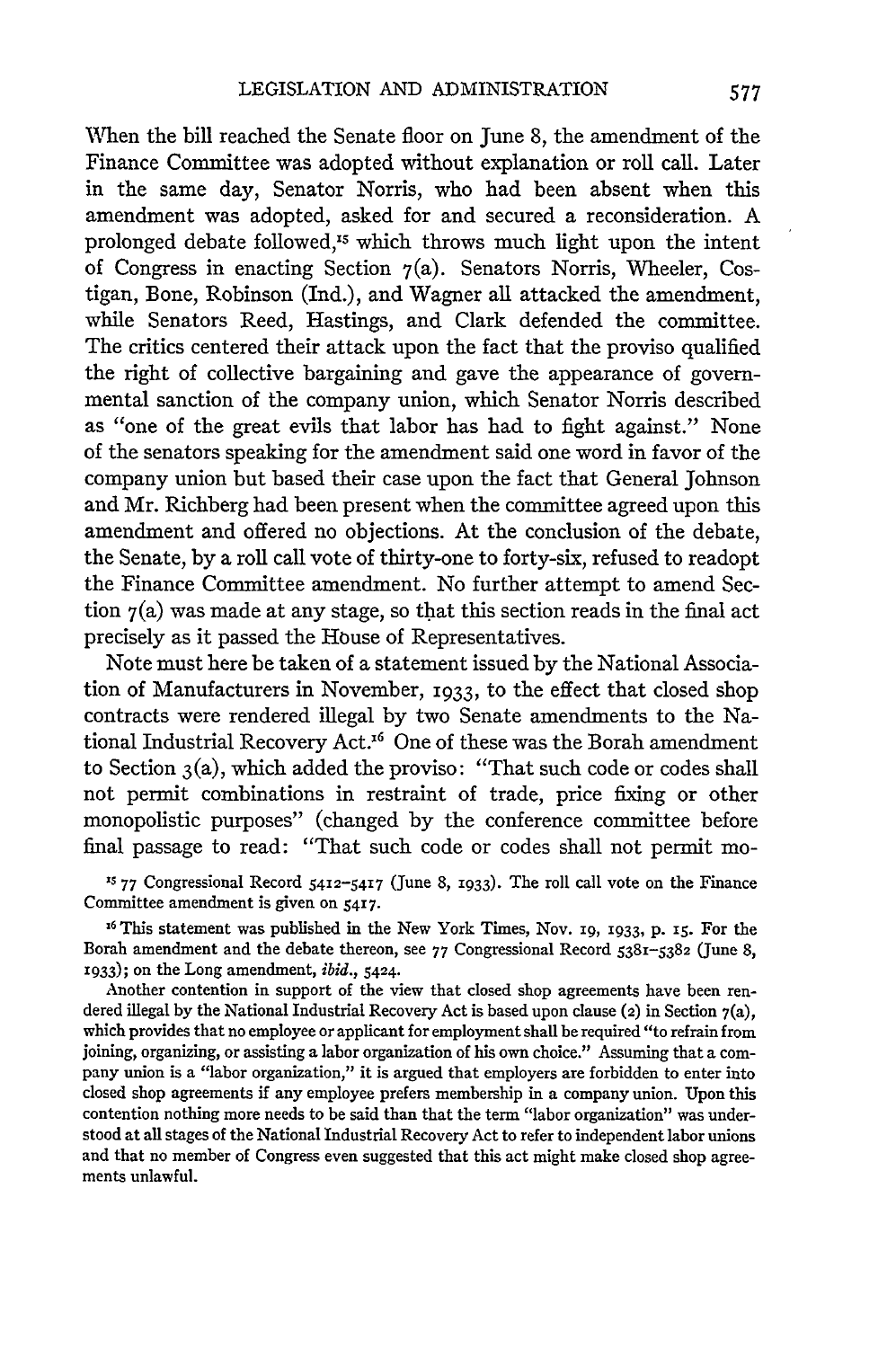nopolies or monopolistic practices"). The other was the Long amendment, which added to Section 5 the following paragraph:

Nothing in this Act, and no regulation thereunder, shall prevent an individual from pursuing the vocation of manual labor and selling or trading the products thereof; nor shall anything in this Act, or regulation thereunder, prevent anyone from marketing or trading the produce of his farm.

What there is in these amendments which forbids the closed shop is not apparent and the debate on these amendments lends no support to the contention of the National Association of Manufacturers. Both amendments were adopted without a roll call and no one who discussed them so much as mentioned the closed shop. Both were presented as being designed to curb the abuses of price fixing, and it was not even suggested that they had anything to do with labor organizations.

While these amendments on which the National Association of Manufacturers based its contention that closed shop agreements were prohibited apparently were not thought of in Congress as having any bearing on industrial relations, there is one subsection besides Section  $7(a)$  which clearly relates to the subject. This is subsection (b) of Section 7, which immediately follows the much controverted subsection (a). This reads:

(b) The President shall, so far as practicable, afford every opportunity to employers and employees in any trade or industry or subdivision thereof with respect to which the conditions referred to in clauses  $(1)$  and  $(2)$  of subsection  $(2)$  prevail, to establish by mutual agreement, the standards as to the maximum hours of labor, minimum rates of pay, and such other conditions of employment as may be necessary in such trade or industry or subdivision thereof to effectuate the policy of this title; and the standards established in such agreements, when approved by the President, shall have the same effect as a code of fair competition, approved by the President under subsection (a) of section **3.**

While this subsection, strangely, has hardly been noticed in discussions of the labor provisions of the National Industrial Recovery Act, it dearly must be taken into consideration in determining the intent of Congress in enacting Section  $7(a)$ . Subsection  $(a)$ , as we have seen, is not new in principle, but subsection (b) is new. In subsection (a) Congress merely reiterated the right of workingmen to bargain collectively through representatives of their own choice and prohibited interference by employers with this right. In subsection (b) it made it the duty of the President to "afford every opportunity to employers and employes in any trade or industry or subdivision thereof" to formulate the labor provisions of industrial codes through collective bargaining and by "mutual agreement."

This completes the brief review of the background and history of the labor provisions of the National Industrial Recovery Act which it is the